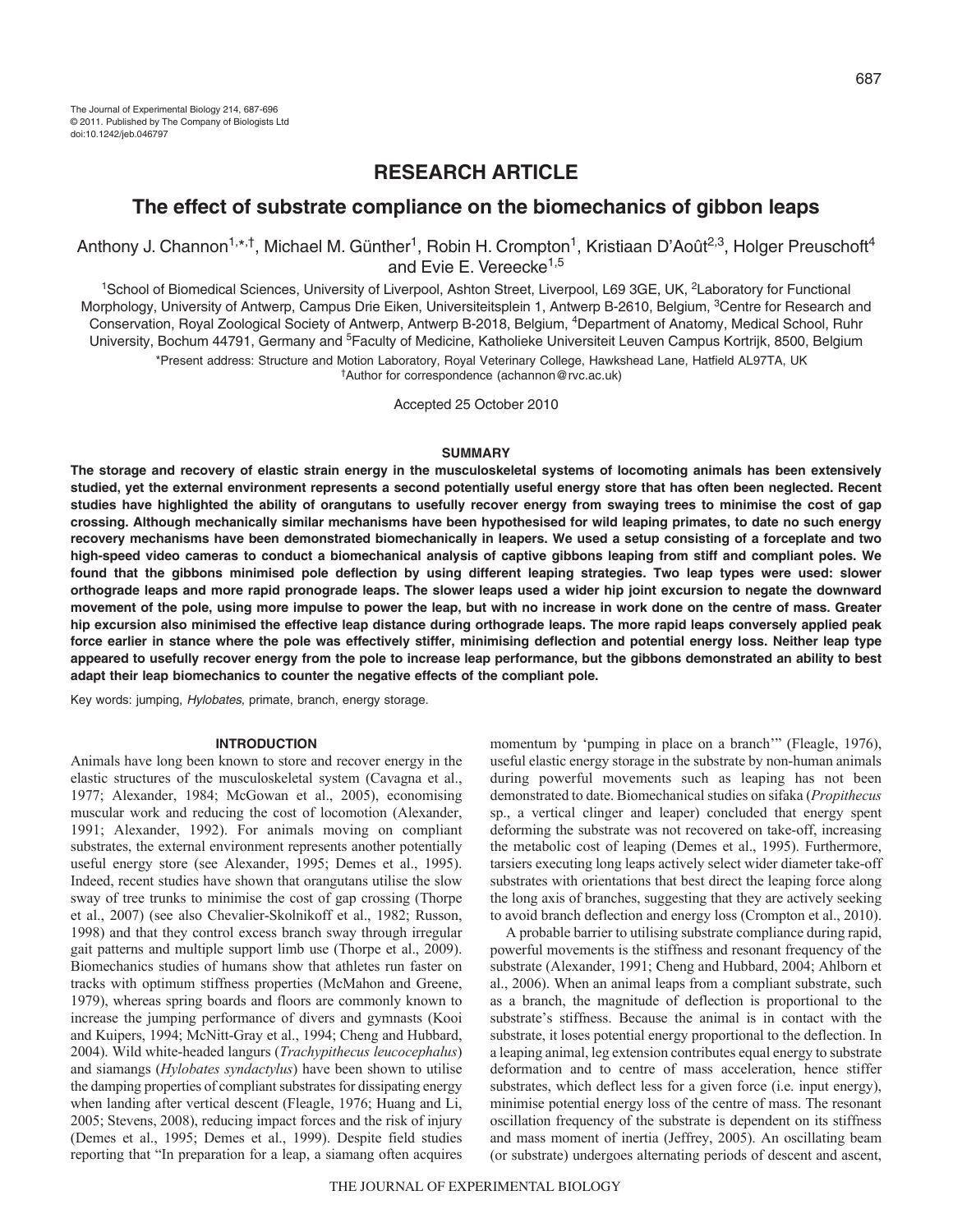where one period of descent and one period of ascent represent one oscillation. In order to most effectively utilise the energy stored in the substrate, leg extension should occur during the second half of the final period of ascent before take-off (when the pole is decelerating in an upward direction) (Cheng and Hubbard, 2004). Therefore, slower oscillations (lower natural frequencies) require longer periods of leg extension and consequently lower forces, hindering leap performance.

The most common natural compliant substrates are living wooden branches and trunks and the animals most likely to encounter such substrates are habitually arboreal. Owing to the fragmented nature of forest canopies, habitually arboreal animals must frequently cross (often large) gaps between trees, which they can do in a number of ways, including tree swaying by larger animals (Thorpe et al., 2009) and gliding and leaping in smaller animals (Demes et al., 1991; Crompton et al., 1993; Byrnes et al., 2008). 'Branch pumping', observed in wild siamangs (Fleagle, 1976) before a leap may be a mechanism to utilise the energy stored in the branch for propulsion. However, most gap-crossing leaps are conducted from fine terminal branches (Fleagle, 1976; Gittins, 1983; Crompton et al., 1993; Sati and Alfred, 2002), with low resonant frequencies (McMahon and Kronauer, 1976) making efficient energy storage and recovery during leaping from terminal branches unlikely (Alexander, 1991). Indeed, wild sifaka were shown to take-off at the 'wrong' time for efficient energy return from thin branches (Demes et al., 1995).

Another significant effect of substrate compliance is unexpected perturbation. Many arboreal animals move rapidly through the forest canopy and presumably lack the time to test the compliance of each branch before use. Branch failures by fracture or buckling have been observed in field studies, e.g. in leaping of *Otolemur crassicaudatus* and *Tarsius bancanus*, respectively (R.H.C., personal observation), but observations are not frequent enough for statistical analysis. Even on familiar routes (during travel arboreal primates often follow specific routes or 'jungle highways') (McClure, 1964), branch material properties may be highly dependent on foliage, water content or interaction with other trees (McMahon and Kronauer, 1976). Because a mistake could result in serious injury or death (Schultz, 1956; Bramblett, 1967; Buikstra, 1975; Lovell, 1987), it seems probable that rapidly moving arboreal animals possess some mechanism(s) for coping with the perturbation effects (unexpected or otherwise) of compliant substrates. Data on arboreal animals dealing with such perturbation is lacking but the problem is undoubtedly real. McClure reported a siamang that "...misjudged the strength of a dead limb [branch]... and it plunged 25 or 30 feet into a crown below and continued without hesitation" (McClure, 1964). Laboratory studies of running guinea fowl suggest that the rapidity of perturbation may require that such responses are passive (i.e. do not require central nervous system activity) (Biewener and Daley, 2007).

In this study we compare the biomechanics of gibbons leaping from stiff and compliant substrates. Although renowned as specialist brachiators (Fleagle, 1974; Bertram et al., 1999), recent studies have highlighted that gibbons possess anatomical adaptations to execute hindlimb-powered movements such as leaping (Channon et al., 2009; Channon et al., 2010a). Gibbons commonly utilise leaping for 20–25% of their locomotor activity (Fleagle, 1976; Gittins, 1983; Sati and Alfred, 2002) and regularly leap from thin terminal branches during travel and feeding (Kappeler, 1984; Sati and Alfred, 2002). Channon et al. (Channon et al., 2010b) demonstrated that leaping is a highly versatile locomotor mode for gibbons, which probably use one of a number of leap types depending on the environment and leap function (i.e. travel, feeding etc.). The authors quantified four distinct leap types on the basis of the orientation of the trunk and the number of feet used during the take-off. It was hypothesised that the two slower leap types (with an orthograde trunk posture executed using one or both feet to push off from the substrate) were probably useful for shorter leaps within one tree, during feeding or playing. Conversely, the more rapid pronograde leaps could be utilised when crossing large gaps along familiar routes. Squat leaps are also likely to be useful for longer leaps, especially when the leap is challenging (unfamiliar or landing site visually obscured, etc.) because the gibbon can take the time to accurately assess the leap before take-off.

This study is the first to investigate the leaping mechanics of gibbons (and hence lesser apes as a whole) from compliant substrates, with specific attention to the role and effect of substrate compliance. We hypothesise that gibbons will not usefully store and recover elastic energy from the substrate but expect that the gibbons will modify their leap biomechanics to cope with substrate compliance. Specifically, we expect that the gibbons will use a larger range of hindlimb joint angles when leaping from the compliant substrate, resulting in a more extended limb, to compensate for the deflection of the substrate. Cheng and Hubbard showed in their human diving study, that the subjects introduced a phase-delayed pattern of joint extension, allowing the useful recovery of elastic energy (Cheng and Hubbard, 2004). We do not expect the gibbons to alter the timing of limb extension and force production between the stiff and compliant substrates. Instead, we expect the gibbons to follow patterns seen in walking primates on compliant substrates, utilising lower peak forces and a lower centre of gravity when leaping from the compliant pole (Schmitt, 1999).

# **MATERIALS AND METHODS**

Voluntary leaps from a stiff  $(N=16)$  and compliant substrate  $(N=16)$ to a nearby landing pole  $(\sim 1 \text{ m away})$  by two white-cheeked gibbons [*Hylobates*(*Nomascus*) *leucogenys* (Ogilby 1840), 1 female, 6years old, weighing 8.7kg and 1 male, 38 years old, weighing 6.7kg] were recorded using high-speed video (120Hz; AOS X-PRI, AOS Technologies, Baden Daettwil, Switzerland). The cameras were positioned orthogonal to each other and recorded lateral and frontal views. The lateral-view camera was used for the two-dimensional (2-D)-biomechanical analysis, and the frontal-view camera was used to ensure that leaps were conducted in the plane perpendicular to the lateral camera. Each pole was mounted atop a strain gauge forceplate (Fig.1; OR6-7, AMTI, Watertown, MA, USA) and the analogue output signals were digitised by a National Instruments data acquisition module (NI, Austin, TX, USA) and collected at 500Hz using custom-written software (LabVIEW 8.2, NI). The forceplate recordings were triggered by a synchronisation pulse from the high-speed video cameras, and were thus fully synchronised with the video recordings.

The stiff pole was a cylindrical (80mm diameter, 1000mm length) wooden pole, rigidly mounted horizontally to the forceplate. The compliant pole was a stiff horizontal aluminium tube (80mm diameter, 1000mm length, 2.3kg mass), fixed at one end to a pivot, with the other end free (cf. a cantilever). Four parallel springs [stiffness (k)  $7.5 \text{ N}\text{mm}^{-1}$  each, combined  $30 \text{ N}\text{mm}^{-1}$ ] were mounted at a distance of 285mm from the pivot on the underside of the pole and fixed to the forceplate (Fig.1).

In our analyses the compliant pole was modelled as a massless beam attached to a frictionless pivot. To validate this assumption we compared the pole tip position based on the forceplate readings with the pole tip position as digitised from the high-speed video. We used craniocaudal (CC; where positive forces were propelling the gibbon forward and negative forces were braking forces),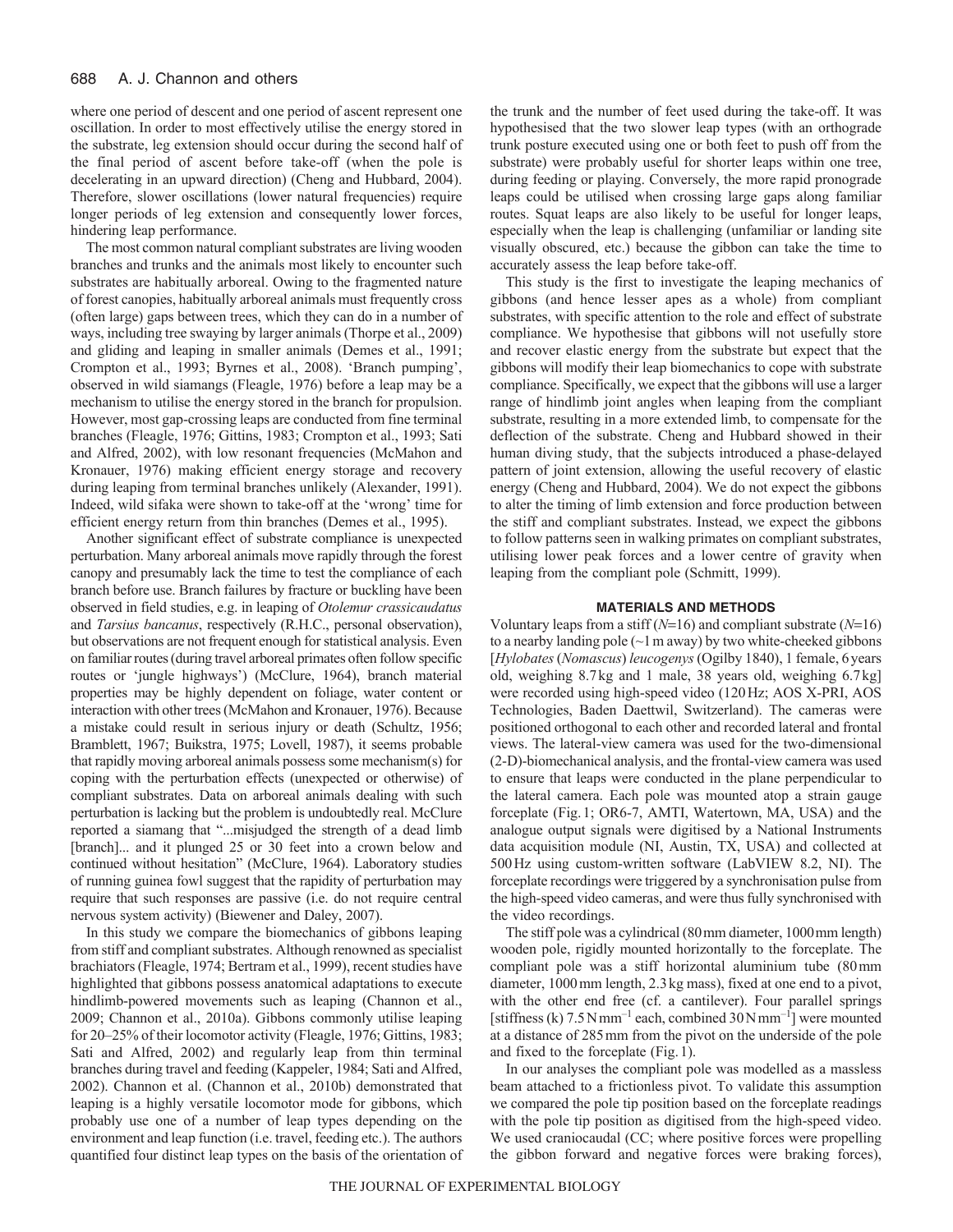

Fig. 1. The experimental setup. Open diamonds show the joint centre digitisation points; filled green diamond shows the pole tip digitisation point. Black outlines show the stiff pole setup; green outlines show the compliant pole setup.

mediolateral (ML) and vertical (V) forces and moments ( $\mathbf{F}_{CC}$ ,  $\mathbf{F}_{ML}$ ,  $\mathbf{F}_V$ ,  $\mathbf{M}_{CC}$ ,  $\mathbf{M}_{ML}$ ,  $\mathbf{M}_V$  respectively; the animal moved parallel, from negative to positive, to the *X*-axis of the forceplate, allowing the animal and forceplate to share co-ordinate systems) to calculate the horizontal centre of pressure (*CoP<sub>CC</sub>*) position relative to the pivot as:

$$
CoP_{CC} = [\mathbf{M}_{ML} + (\mathbf{F}_{CC} \alpha)] / \mathbf{F}_{V}, \qquad (1)
$$

where  $\alpha$  is a forceplate-specific constant.

The displacement of the spring  $(S_{DIS})$  was calculated as:

$$
S_{\text{DIS}} = (F_V \, CoP_{\text{CC}}) / (S_{\text{CC}} \, k), \tag{2}
$$

where  $S_{CC}$  is the distance between the spring and the pivot and  $k$ is the spring stiffness.

Displacement at the tip  $(T_{DIS})$  as:

$$
T_{\text{DIS}} = (S_{\text{DIS}} / S_{\text{CC}}) T_{\text{CC}},\tag{3}
$$

where  $T_{CC}$  is the beam length (1 m).

We compared the tip displacement of the compliant pole, calculated from forceplate data, and digitised videos for each trial using a linear regression (SPSS 17, Systat Software, Erkrath, Germany). The mean gradient was close to 1 (0.97 $\pm$ 0.23; mean  $\pm$ s.d.), the regression was highly significant (mean  $R^2$ =0.95, mean *P*<0.0005) and the unloaded resonant frequency of the pole was high (~30Hz), suggesting that our model is sound.

Anatomical landmarks representing the toes, ankles, knees, hips, shoulders, elbows, wrists, fingers and head were digitised manually from the high-speed video (Fig.1). Hindlimb joint angles were defined as, ankle: the internal angle made by a line joining the toe, ankle and knee (between the dorsum of the foot and the anterior of the shank), knee: the internal angle made by a line joining the ankle, knee and hip joints (between the posterior of the shank and posterior of the thigh), and hip: the internal angle made by a line joining the knee, hip and shoulder (between the anterior surface of the thigh and the anterior surface of the trunk; Fig.1). Hindlimb joint angles were resampled to the final stance phase before take-off (i.e. 0% stance, when the take-off limb touched the pole, to 100% stance, when the take-off foot left the pole at take-off), using a cubic splinebased interpolation algorithm in LabVIEW.

Forces were resampled to the duration of the final stance before take-off (hereafter: stance) and normalised to body mass, to remove the effect of body size. Mediolateral forces were small, and out of plane with the camera, and were omitted from our analyses (i.e. they were restricted to two dimensions). Horizontal and vertical impulses were calculated separately as the integral of the craniocaudal and vertical force–time curves, respectively, during stance and were normalised to body mass.

Accelerations, resultant velocities  $(v_R)$  and centre of mass positions were calculated by dividing force by body mass and double integration of the resulting curve. Boundary (initial) conditions for the integration were attained using a kinematic path-matching technique, where the initial centre of mass position was calculated by combining the positions of the body segments (from digitised video) with published inertial properties (from Isler et al., 2006), and resolving the resulting moments. A more comprehensive description of these commonly used methods can be found elsewhere (McGowan et al., 2005; Daley et al., 2006; Williams et al., 2009; Channon et al., 2010b). Instantaneous centre of mass position was normalised to the landing pole position so that the tip of the landing pole was set at the origin (0, 0).

Potential  $(E_P)$  and kinetic energy  $(E_K)$  were summed to give mechanical energy  $(E_M)$ :

$$
E_P = m g h \tag{4}
$$

and

$$
E_{\rm K} = 0.5 \ m \ v_{\rm R}^2 \,, \tag{5}
$$

where  $g$  is gravitational acceleration (9.81 ms<sup>-2</sup>), *h* is the vertical height of the centre of mass and *m* is body mass.

Mechanical work was calculated as the net change in mechanical energy during the final stance phase before take-off. Power was calculated as the derivative of work over time through stance. Work and power were divided by body mass to yield mass-specific work and power.

As the gibbon travels along the compliant pole, away from the pivot, the moment acting to compress the spring increases and so the combination of pole and spring becomes effectively less stiff. The instantaneous pole stiffness  $(k<sub>I</sub>)$ , was calculated as:

$$
k_{\rm I} = \mathbf{F}_{\rm V} / S_{\rm DIS} \,. \tag{6}
$$

Statistical comparisons of biomechanical parameters (listed in Table1) were made between leaps from the stiff and compliant pole. Because of the limited sample size (both in terms of individuals and number of leaps), we opted to use a non-parametric Kruskal–Wallis test, thus avoiding any assumptions of normality or equal variance, where a *P*-value of 0.05 or less was deemed significant. All statistical calculations were conducted in SPSS 17. Because of the large number of statistical comparisons being made a Bonferroni correction was used to attain a conservatively modified *P*-value (see Table1).

### **RESULTS**

During this study, the gibbons utilised two distinct leap types: orthograde single-footed and pronograde single-footed leaps (Fig.2). Because these are biomechanically distinct leap types, they were analysed separately here. Orthograde leaps were conducted with the trunk in a more upright position (>45deg to the horizontal), using a lower take-off velocity and a less acute take-off angle than pronograde leaps. Qualitatively, orthograde leaps began with the gibbon walking along the pole and the leap was a continuation of that movement with an acceleration during the final push-off phase before take-off. Conversely, during pronograde leaps, the gibbon rapidly moved along the pole with the trunk in a pronograde posture and the leap was conducted as a smooth continuation of this movement, with no visible acceleration during push-off. During pronograde leaps, the gibbon always 'overleapt' the distance, missing the landing pole and opting instead to grasp a nearby rope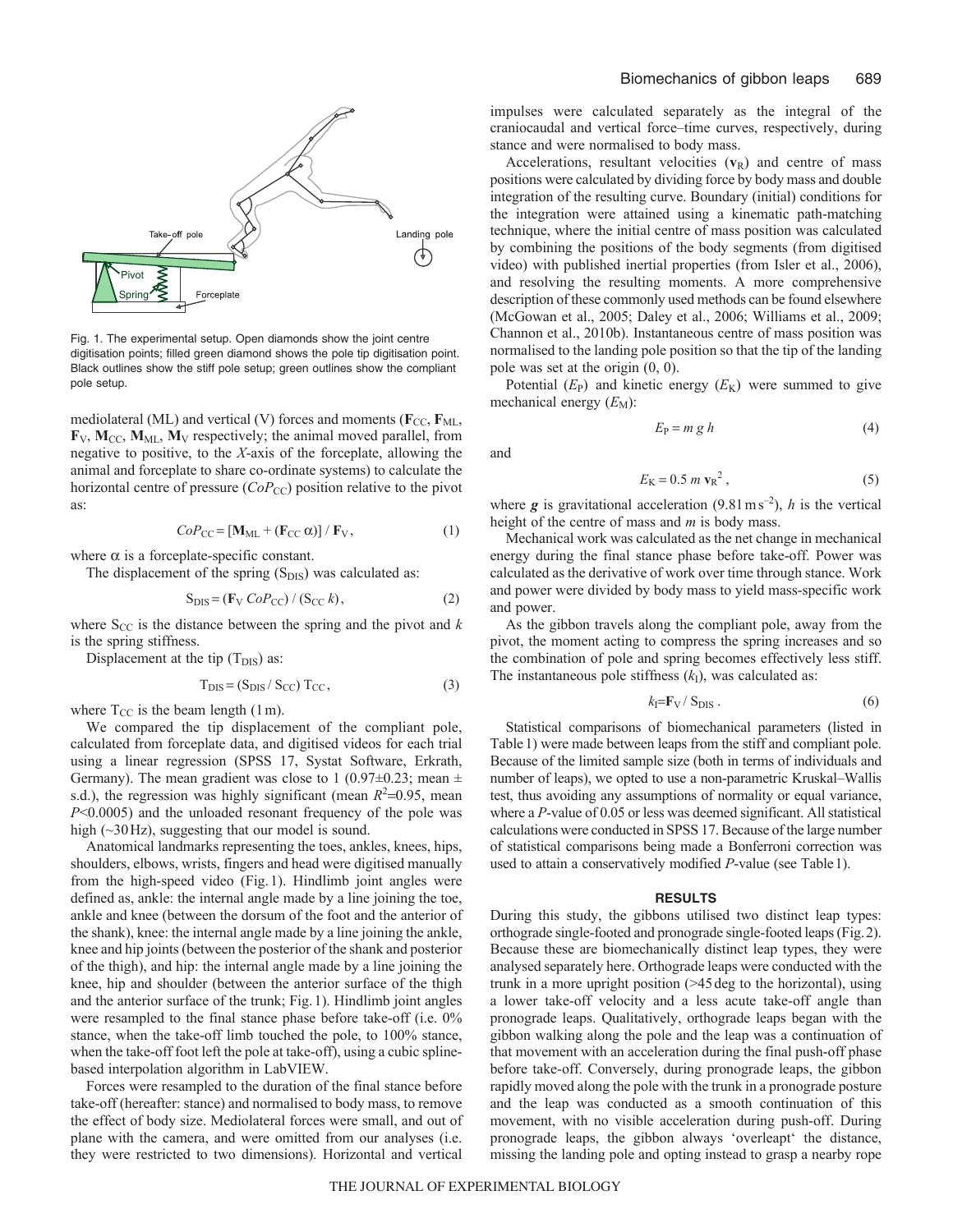#### 690 A. J. Channon and others

|                                                        |           |                |         | Orthograde |         |         | Pronograde |            |
|--------------------------------------------------------|-----------|----------------|---------|------------|---------|---------|------------|------------|
|                                                        |           | Fig.           | Mean    | s.e.m.     | P-value | Mean    | s.e.m.     | $P$ -value |
| Peak $F_{cc}$ (body weights)                           | Stiff     | 3              | 0.41    | 0.04       | 0.71    | 0.48    | 0.02       |            |
|                                                        | Compliant |                | 0.39    | 0.02       |         | 0.41    | 0.04       | 0.21       |
| % Stance of peak $F_{cc}$                              | Stiff     | 3              | 39.39   | 11.20      | 0.39    | 46.50   | 14.21      | 0.82       |
|                                                        | Compliant |                | 59.92   | 5.96       |         | 31.00   | 24.08      |            |
| Peak $F_v$ (body weights)                              | Stiff     | 3              | 1.76    | 0.07       | 0.30    | 1.65    | 0.06       | 0.57       |
|                                                        | Compliant |                | 1.69    | 0.05       |         | 1.71    | 0.02       |            |
| % Stance of peak $F_v$                                 | Stiff     | 3              | 45.22   | 6.00       | 0.04    | 45.07   | 4.81       | 0.09       |
|                                                        | Compliant |                | 36.31   | 2.75       |         | 22.33   | 2.35       |            |
| Stance duration (s)                                    | Stiff     | 4A             | 0.29    | 0.02       | 0.04    | 0.21    | 0.02       | 0.03       |
|                                                        | Compliant |                | 0.39    | 0.06       |         | 0.30    | 0.02       |            |
|                                                        | Stiff     |                | 0.64    | 0.12       | 0.97    | 0.85    | 0.09       | 0.57       |
| Horizontal impulse (N kg <sup>-1</sup> )               | Compliant | 4B             | 0.59    | 0.09       |         | 0.94    | 0.03       |            |
|                                                        | Stiff     |                | 4.31    | 0.54       | $0.00*$ | 3.30    | 0.27       | 0.02       |
| Vertical impulse (N kg <sup>-1</sup> )                 | Compliant | 4B             | 8.66    | 0.61       |         | 4.83    | 0.09       |            |
|                                                        | Stiff     |                | $-0.81$ | 0.05       | $0.00*$ | $-0.70$ | 0.04       | 0.09       |
| Horizontal centre of mass position at take-off (m)     | Compliant | 5              | $-0.38$ | 0.07       |         | 0.55    | 0.09       |            |
|                                                        | Stiff     | 6              | 2.21    | 0.27       | $0.00*$ | 3.51    | 0.26       | 0.14       |
| Kinetic energy at 0% stance $(J kg^{-1})$              | Compliant |                | 0.80    | 0.15       |         | 2.63    | 0.49       |            |
| Kinetic energy at take-off $(J kg^{-1})$               | Stiff     | 6              | 3.66    | 0.20       | $0.00*$ | 4.11    | 0.21       | 0.43       |
|                                                        | Compliant |                | 1.76    | 0.24       |         | 3.63    | 0.52       |            |
| Potential energy at $0\%$ stance (J kg <sup>-1</sup> ) | Stiff     | 6              | 5.32    | 0.08       | 0.01    | 4.97    | 0.22       | 0.31       |
|                                                        | Compliant |                | 4.10    | 0.33       |         | 5.47    | 0.31       |            |
| Potential energy at take-off $(J kg^{-1})$             | Stiff     | 6              | 8.41    | 0.61       | 0.19    | 6.61    | 0.18       | 0.03       |
|                                                        | Compliant |                | 6.71    | 0.60       |         | 8.18    | 0.54       |            |
| Mechanical energy at 0% stance $(J kg^{-1})$           | Stiff     | 6              | 7.53    | 0.25       | 0.00    | 8.48    | 0.44       | 0.31       |
|                                                        | Compliant |                | 4.90    | 0.38       |         | 8.10    | 0.18       |            |
|                                                        | Stiff     | 6              | 12.07   | 0.74       | 0.01    | 11.71   | 0.39       | 0.09       |
| Mechanical energy at take-off $(J kg^{-1})$            | Compliant |                | 8.48    | 0.76       |         | 12.69   | 0.21       |            |
| Mass-specific work (J kg <sup>-1</sup> )               | Stiff     | $\overline{7}$ | 3.66    | 0.60       | 0.84    | 2.63    | 0.25       | 0.05       |
|                                                        | Compliant |                | 3.74    | 0.46       |         | 3.74    | 0.16       |            |
| Peak mass-specific power (W kg <sup>-1</sup> )         | Stiff     | 8              | 25.73   | 2.42       | 0.04    | 22.32   | 0.61       | 0.14       |
|                                                        | Compliant |                | 19.08   | 1.89       |         | 20.04   | 1.41       |            |
| % Stance of peak mass-specific power                   | Stiff     | 8              | 60.93   | 1.09       | 0.17    | 64.29   | 1.91       | 0.42       |
|                                                        | Compliant |                | 57.15   | 1.72       |         | 67.17   | 3.19       |            |
| Hip range of angles (deg)                              | Stiff     | 9              | 97.46   | 2.65       | $0.00*$ | 80.39   | 3.32       | 0.31       |
|                                                        | Compliant |                | 135.44  | 5.13       |         | 72.97   | 3.71       |            |
| Knee range of angles (deg)                             | Stiff     | 9              | 65.44   | 3.35       | 0.03    | 53.93   | 3.47       | 0.73       |
|                                                        | Compliant |                | 75.55   | 3.20       |         | 52.16   | 3.64       |            |
| Ankle range of angles (deg)                            | Stiff     | 9              | 72.74   | 3.01       | 0.23    | 84.17   | 5.54       | 0.73       |
|                                                        | Compliant |                | 66.45   | 4.14       |         | 80.68   | 14.34      |            |

Table 1. Statistical comparisons of leap types on stiff and compliant substrates

*P*-value are the significance levels of a Kruskal–Wallis test between substrate types; where a value of 0.05 or less is deemed significant (significant differences are shown in bold). Asterisks denote significance after a Bonferroni correction (Rice, 1989).

[for more detailed comparisons of gibbon leap types see Channon et al. (Channon et al., 2010b)].

compliant pole, seven pronograde leaps from the stiff pole, three from the compliant pole), whereas the male gibbon only conducted orthograde single-footed leaps from the compliant substrate (11 leaps).

The female gibbon conducted both leap types from both substrates (nine orthograde leaps from the stiff pole, two from the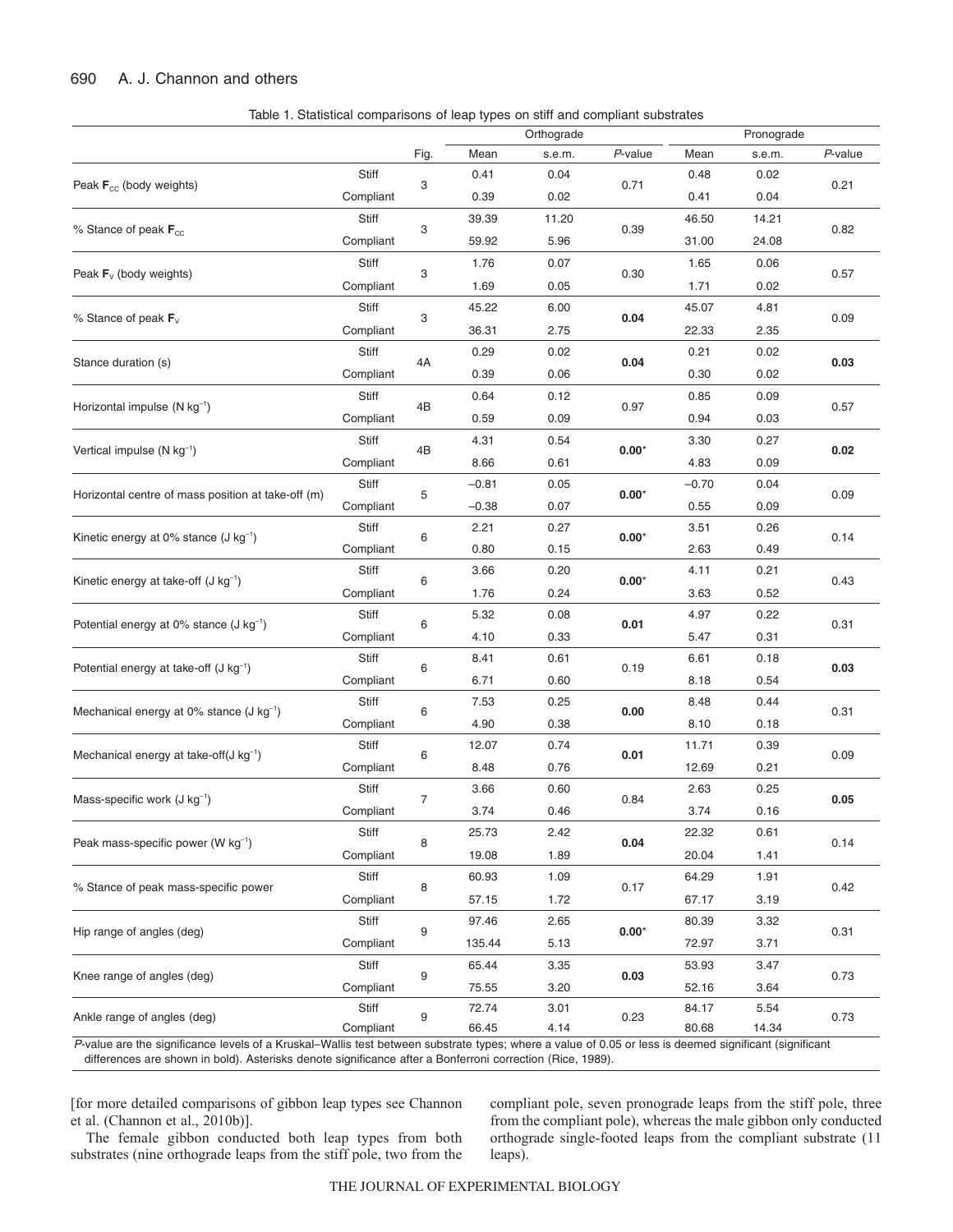

# **Orthograde leaps: stiff vs compliant pole**

Orthograde leaps from the compliant pole used peak vertical forces that were not statistically different in magnitude to stiff-pole leaps  $(P=0.71)$ , but peak force occurred earlier in stance during leaps from the compliant pole  $[P=0.04]$ , not significant (NS) after Bonferroni correction; Table1, Fig.3A]. The vertical ground reaction force component appeared flatter during leaps from the compliant pole than during leaps from the stiff pole. Horizontal forces, conversely, were qualitatively and statistically similar between the pole types. Stance duration for orthograde leaps was significantly longer when leaping from the compliant pole than from the stiff pole  $(P=0.04,$ NS after Bonferroni correction; Table1, Fig.4A). Vertical impulse during stance was higher in leaps from the compliant pole than from the stiff pole (*P*<0.005; Fig.4B, Table1), whereas horizontal impulse was not significantly different between substrate types. Leap distance (the horizontal distance from the centre of mass at takeoff to the landing pole) was shorter (*P*<0.005) for leaps from the compliant pole  $(0.38\pm0.07\,\text{m})$  than from the stiff pole  $(0.81\pm0.05\,\text{m})$ , as take-off occurred nearer the tip of the compliant pole (Table1, Fig.5). Leaps from the compliant pole began more slowly (with less  $E_{\rm K}$ , which is proportional to  $v_{\rm R}^2$ , *P*<0.005; Fig. 6, Table 1), with less potential energy ( $P=0.01$ , NS after Bonferroni correction; Fig. 6) and less mechanical energy (*P*<0.005, NS after Bonferroni correction). The centre of mass trajectories (Fig. 5A) were qualitatively similar in shape during the stance period, although at take-off the gibbons appeared to reach more with fore- and hindlimbs during leaps from the compliant pole compared with leaps from the stiff pole (Fig.5A). The stance phase of leaps from the compliant pole ended (at take-off) with lower velocity (*P*<0.005) and less mechanical energy (P=0.01; Table 1, Fig. 6). Potential energy at takeoff was not significantly different between substrate types  $(P=0.19)$ ; Table1). Mass-specific work done on the centre of mass during stance phase was similar between substrate types ( $P=0.84$ , Fig. 7). Peak centre of mass power during stance was not significantly different between leap types, and occurred at a similar point in stance (57–61% stance, *P*=0.17; Fig. 8A, Table 1).

The hip and knee joints underwent a wider angular excursion during the stance phase when leaping from the compliant pole (hip:

observed. (A) Orthograde single-footed leaps. (B)Pronograde single-footed leaps.

*P*<0.005, knee: *P*=0.03, NS for the knee joint after Bonferroni correction; Table1, Fig.9), whereas the ankle joint excursion was not significantly different between substrate type. The timing of joint extension was not different between the pole types for any of the hindlimb joints (Fig. 9).

#### **Pronograde leaps: stiff vs compliant pole**

Peak vertical force was similar in magnitude but occurred at varying points of stance during leaps from the compliant pole (31±24% stance; Table1, Fig.3B). The vertical ground reaction force component oscillated during the stance period with a noticeable peak early in stance (before 50%; Fig.3B), when leaping from the compliant pole. By comparison, the pronograde leaps from the stiff pole had a more 'typical' single humped vertical ground reaction force profile. Peak horizontal forces were similar in magnitude and timing for both substrates. Leaps from the compliant pole used a longer stance duration ( $P=0.03$ , NS after Bonferroni correction; Fig. 4A), and higher vertical impulse ( $P=0.02$ , NS after Bonferroni correction; Fig.4B), than leaps from the stiff pole. The centre of mass trajectories for both substrate types when pronograde leaping appear qualitatively and statistically similar (Table1, Fig.5B), and, in contrast to orthograde leaps, the posture of the gibbons was not noticeably different when leaping from the two substrates. There were no significant differences in potential, kinetic or mechanical energy of the centre of mass at the beginning of stance between substrates (Table 1, Fig. 6), yet the centre of mass had more potential energy at take-off when leaping from the compliant pole. Massspecific work done on the centre of mass was significantly greater when leaping from the compliant pole than from the stiff pole ( $P=0.05$ , NS after Bonferroni correction; Table 1, Fig. 7). Neither peak centre of mass power magnitude or timing were significantly different between substrate types, but there was an additional power 'peak' at the beginning of stance  $(\sim 20\%;$  Fig. 8B) when leaping from the compliant pole, which was not observed during leaps from the stiff pole. Hindlimb joint angular excursions were (statistically) similar between substrate types (Table1, Fig.9), and the timing of joint extension was similar for both substrates, during pronograde leaps.



Fig. 3. Ground reaction force traces normalised to body weight (BW) in the vertical (solid lines) and craniocaudal (dashed lines) directions during stance phase. Thick lines show the mean, thin lines show standard error of the mean. Lighter colours (grey and pale green) show the stiff pole condition, Darker colours (black and dark green) show the compliant pole condition for (A) orthograde leaps and (B) pronograde leaps. Positive forces in the craniocaudal direction are propulsive. The gibbon diagrams show body posture at take-off.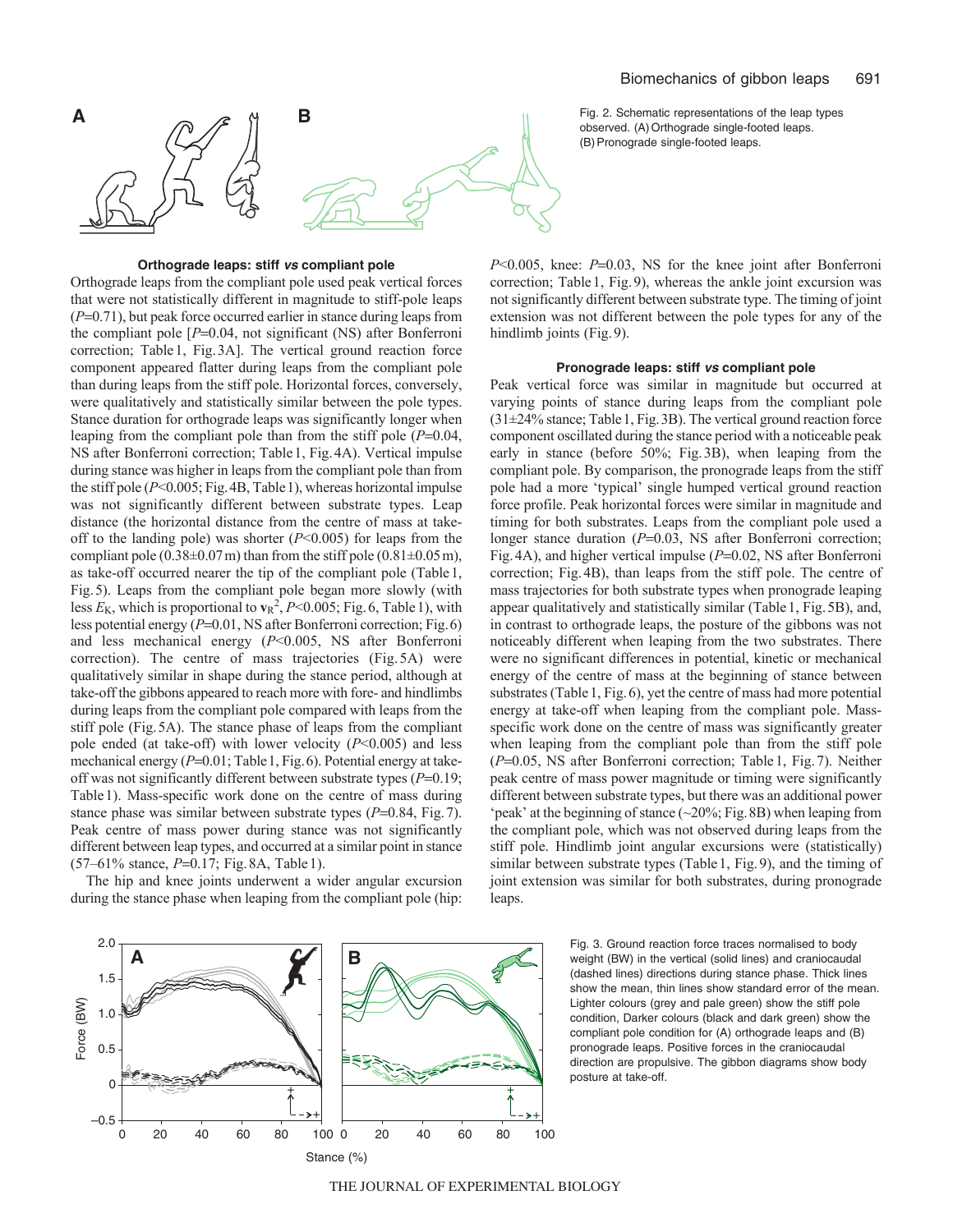

Fig. 4. (A) Stance duration and (B) impulse (normalised to body weight) in the horizontal and vertical directions during stance phase for orthograde (O) and pronograde (P) leaps from the stiff (grey and light green) and compliant (black and dark green) poles. Asterisks denote significant differences (\*P<0.05; \*\*P<0.01) see text for statistical calculations.

Peak force occurred earlier in stance during pronograde leaps and so the pole was stiffer at the moment of peak force application during pronograde leaps than during orthograde leaps  $(P=0.04)$ ; Fig.10, Table2; see Materials and methods).

# **DISCUSSION Leaps from compliant vs stiff substrates**

The gibbons increased the vertical impulse, without increasing peak force, during both leap types when leaping from the compliant pole. This is advantageous because it minimises pole deflection (which is proportional to instantaneous force) and the associated loss in potential energy of the centre of mass. The minimisation of pole deflection in leaping is reflected by the leap types utilised when taking off from a compliant pole. A previous study on leaping kinematics from stiff substrates (Channon et al., 2010b) showed that gibbons use at least four leap types, of which two were never used on the compliant pole (i.e. orthograde two-footed and squat leaps). These two leap types exhibit higher peak centre of mass powers than the leap types shown here, which points to a preference for low power (and indirectly, force) leap types to minimise the deflection of the substrate. The mechanisms used by the gibbons to maximise impulse without increasing peak force differed between leap types.

The approach taken during orthograde leaps was to leap more slowly, using a (significantly) longer stance time and slower take-off velocity. Pole deflection toward the end of stance during orthograde leaps (Fig.9A) was compensated for by using a more extended hip joint (Fig.9), increasing effective leg length and minimising potential

energy loss by deflection of the pole. Lowering the centre of mass ( $E_P$ ) is effectively a measure of centre of mass height; Fig.6) at the beginning of stance was facilitated by increased hip flexion. Flexed hips allow a more 'compliant' gait leading up to the leap, aiding stability and yielding a flatter ground reaction force curve, a mechanism employed by many arboreal primate species (Schmitt, 1994; Schmitt, 1999; Schmitt, 2003; Crompton et al., 1998). A more flexed hip joint also increases the amount of leg extension available before take-off, increasing effective leg length during the push-off phase (see above). Like other leapers, gibbons have relatively long hindlimbs relative to their trunk length (Schultz, 1936; Alexander, 1985; Isler et al., 2006) (although the long forelimbs disguise this in traditional indices such as the intermembral index), which helps to compensate for the downward movement of the pole by allowing force production over a longer time period (Preuschoft et al., 1996), so increasing impulse without increasing peak force. A downside of this tactic is that the extra impulse gained compared with leaps from stiff poles (Fig.4B) is used in deflecting the compliant pole, and is not used to accelerate the centre of mass (Figs5, 6 and 7). The increased hip joint excursion also allows the gibbon to effectively reduce the leap distance by maintaining pole contact until the centre of mass is further toward the landing pole (Fig.5) than when leaping from the stiff pole. This is probably a necessity for safely completing the leap, given the reduced amount of kinetic energy available at take-off.

Although pronograde leaps from the compliant pole used significantly longer stance times than leaps from the stiff pole, the kinetic energy of the centre of mass was similar between substrates:



Fig. 5. Centre of mass position during (A) orthograde and (B) pronograde leaps from the stiff (grey and light green) and compliant (black and dark green) poles. Thick lines show the mean, thin lines show the standard error of the mean. Solid lines indicate stance phase, dotted lines show centre of mass position after take-off. Filled stars show the position of the take-off pole; open stars show the position of the landing pole. Centre of mass position was normalised to the position of the landing pole. The gibbon diagrams show body posture at take-off.

THE JOURNAL OF EXPERIMENTAL BIOLOGY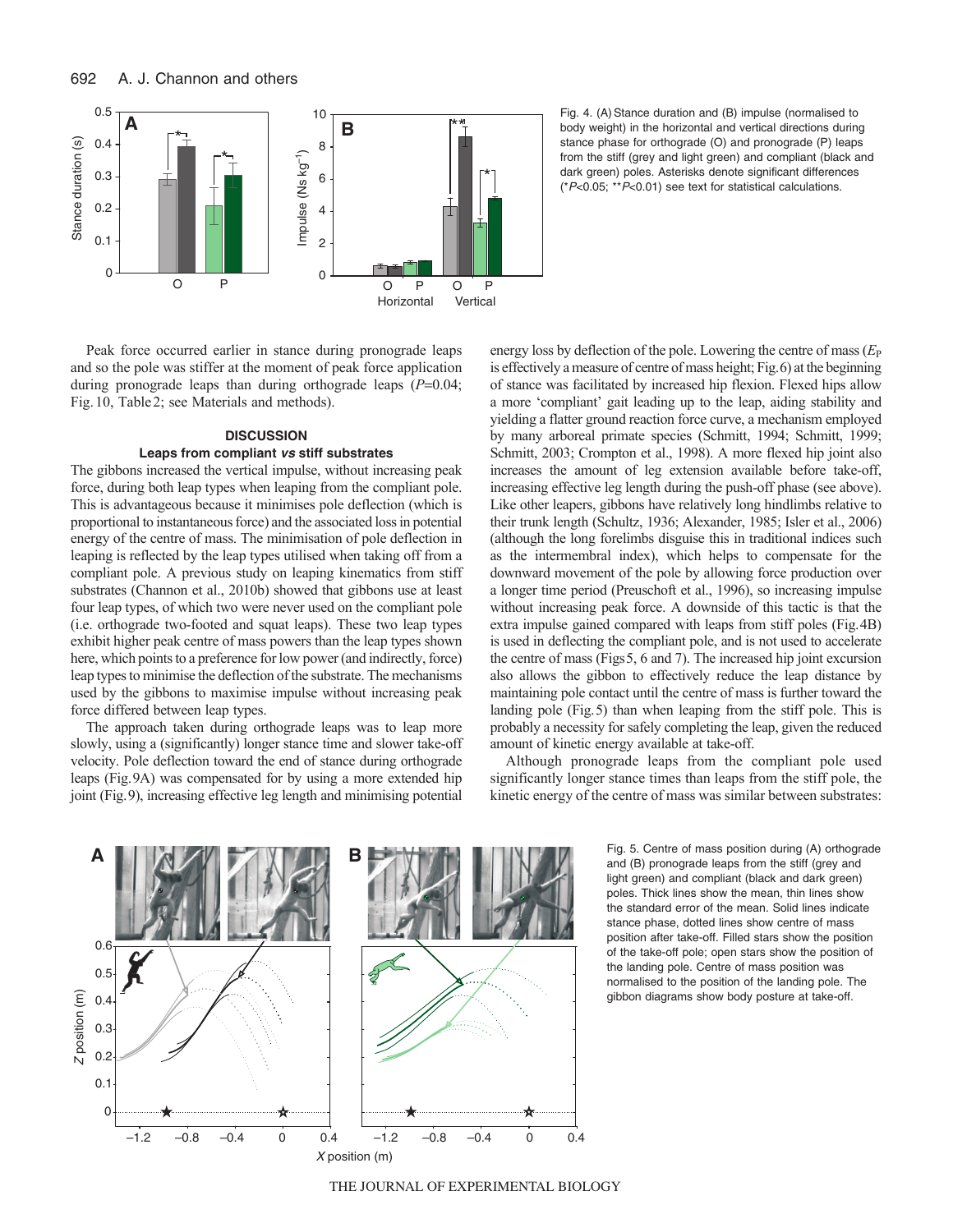

Fig. 6. Potential (plain solid bars) and kinetic (hatched bars) energy of the centre of mass normalised to body mass during orthograde (left) and pronograde (right) leaps from the stiff (grey and light green) and compliant (black and dark green) poles. Numbers show percentage stance phase: 0 denotes the start of stance and 100 denotes take-off. The total bar height represents the mechanical energy of the centre of mass. \*\*Significant differences in mechanical energy (P<0.01); see text for statistical calculations. The gibbon diagrams show body posture at take-off.

i.e. the gibbons did not leap more slowly. The power peak early in stance  $(\sim 20\%)$ , accelerated the centre of mass (the peak coincides with peak force; Fig.3) while it was positioned over a relatively stiff (compared with the orthograde leaps) part of the pole. Powering the leap from a stiffer region of the pole minimises vertical deflection, and hence, potential energy loss, i.e. the extra power, compared with leaps from the stiff pole, is converted into centreof-mass work (see Fig.7) and not spent deflecting the pole, as is the case during orthograde leaps from the compliant pole, resulting in a net gain in work.

We believe that this preference for powering the leap from a stiffer section of the pole, as well as actively avoiding leap types with higher centre of mass powers, demonstrates a strategy to optimize leaping performance. During data collection the female gibbon changed her leap type from always conducting orthograde leaps to always conducting rapid pronograde leaps, suggesting some conscious learning while using the pole, and a preference for the stiffer section (closer to the pivot) of the pole from which to power the leap.

# **Using elastic energy storage in substrates**

The pole used here was very lightweight, possessed little rotational inertia and had a high unloaded natural frequency  $(\sim 30 \text{ Hz})$ . These characteristics are more comparable with a springboard that a



Fig. 7. Mass-specific mechanical work done on the centre of mass during orthograde and pronograde leaps from the stiff (grey and light green) and compliant (black and dark green) poles. \*Significant differences in mechanical work (P<0.05); see text for statistical calculations.

gymnast might use to vault from than with a cantilever diving board that a diver might use. Reports of 'branch pumping' of wild gibbons to store energy in the branch before leaping (Fleagle, 1976) are similar to the latter. In this hypothesis, as the gibbon pumps the branch it stores energy in it, which allows the energy from a number of 'pumps' to be released quickly during one leg extension (Cheng and Hubbard, 2004). This technique is reliant on the substrate having more momentum than the accelerating gibbon. Without this prerequisite the substrate is deflected away from the gibbon and potential energy is lost (Alexander, 1991). Conversely, when a gymnast uses a springboard, the kinetic and potential energy of the falling centre of mass is stored as elastic energy in the springs and returned when the gymnast undergoes leg extension, in a much more rapid (single) oscillation (for a review, see Prassas et al., 2006).

The gibbons in this study did not purposefully oscillate the pole before leaping, despite being capable of sitting comfortably on the end of the pole (indicating that the stability of the pole did not prohibit this behaviour). Squat leaps have a stationary start and so seem the most likely leap type to involve 'branch pumping' behaviour, but squat leaps from the compliant pole were not observed in this study. Field data from wild gibbons are needed to determine the relationship between leap type and substrate properties.

The increased vertical impulse (which is not converted to centre of mass work), the requirement of a wider range of hip joint angles and the slow take-off speed of the recorded gibbon leaps makes the efficient use of the pole as a gymnastic-style springboard seem unlikely during orthograde leaps. The more rapid pronograde leaps,



Fig. 8. Mass-specific centre of mass power during stance phase for (A) orthograde and (B) pronograde leaps from the stiff (grey and light green) and compliant (black and dark green) poles. Thick lines show the mean, thin lines show the standard error of the mean. The gibbon diagrams show body posture at take-off.

THE JOURNAL OF EXPERIMENTAL BIOLOGY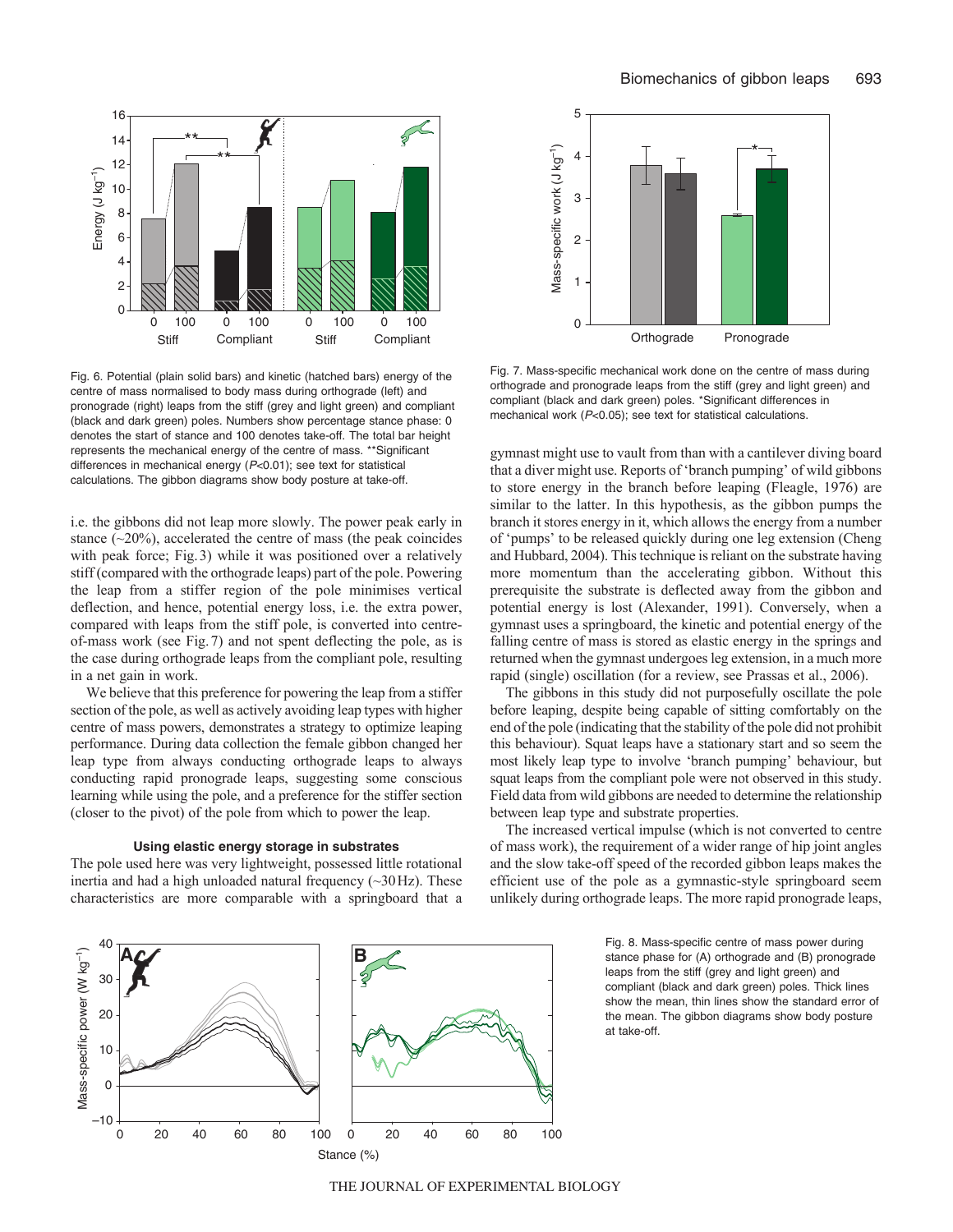

Fig. 9. Hindlimb joint angles during stance at the (A) hip, (B) knee and (C) ankle, for orthograde (left) and pronograde (right) leaps from the stiff grey and light green) and compliant (black and dark green) poles. Thick lines show the mean, thin lines show the standard error of the mean. Angle definitions are described further in the text. The gibbon diagrams show body posture at take-off.

however, do convert additional impulse into increased mechanical work. Yet, if the gibbons were using the pole like a gymnastic springboard, we would expect to see the centre of mass lose gravitational-potential energy through the first part of stance, storing energy in the springs before rising upward until take-off (where energy is returned as kinetic energy) (Kooi and Kuipers, 1994). The centre of mass of the gibbons during pronograde leaping increased in height throughout the stance phase (Fig.5), ruling out the use of the pole in this manner. Furthermore, there was no increase in kinetic energy at take-off, a major leap performance determinant (Crompton et al., 1993) when leaping from a compliant pole, which makes it improbable that the compliant pole increases leap performance by the storage and recovery of elastic energy, either *via* a branch pumping method or by using the pole as a rapidly recoiling springboard. Finally, if the gibbons were using the pole for energetic

gain, we would expect to observe a change in the timing of hindlimb joint extension between substrate types (Cheng and Hubbard, 2004), yet, no such change was observed.

This study is the first to highlight the ability of non-human apes to actively modify leaping biomechanics advantageously when using a compliant *vs* stiff substrate. Furthermore, our findings highlight peak force (and hence, pole deflection) minimisation during leaping as a desideratum in both the leap types used, with differing techniques employed for each leap type to achieve this.

# **Wild animals using compliant substrates**

For leaping animals the ideal substrate to utilise an energy saving or power amplifying mechanism would be either highly compliant, with a low natural frequency (similar to a diving board) or relatively stiff, with a high natural frequency (like a gymnastic springboard).

Table 2. Pole stiffness at the moment of peak force application for each leap type

|                                           |      |      | Orthograde | Pronograde |        |         |
|-------------------------------------------|------|------|------------|------------|--------|---------|
|                                           | Fig. | Mean | s.e.m.     | Mean       | s.e.m. | P-value |
| Pole stiffness at peak force $(Nmm^{-1})$ | 10B  | 4.02 | 0.332      | 6.04       | 0.54   | 0.03    |

P-value denotes the significance of a Kruskal–Wallis test between leap types, where a value of 0.05 or less is deemed significant (the significant difference is shown in bold).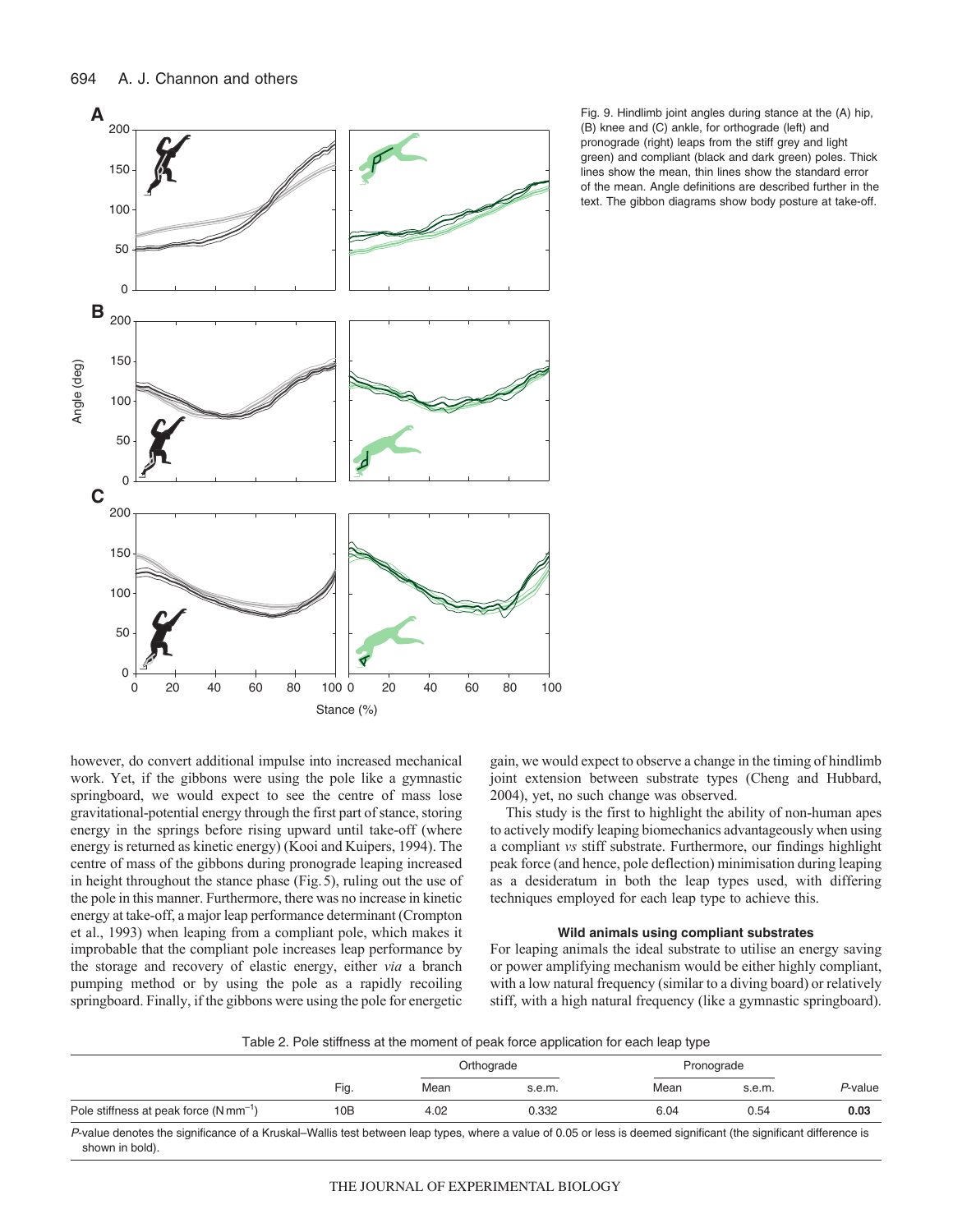

Fig. 10. The instantaneous pole stiffness at the moment of peak force for orthograde and pronograde leaps. \*Differences at the P<0.05 significance level, see text for statistical calculations.

Tree branches of this nature are likely to be rare because those that are highly compliant are generally very thin and hence lightweight (McMahon and Kronauer, 1976) and branches with a high natural frequency are likely to be too stiff to deflect sufficiently to facilitate useful energy storage.

Like the pole used here, tree branches get progressively less stiff with distance from the trunk, and so there is a possible optimum distance from the trunk from which to execute the leap. Field data from gibbons and langurs suggest that most leaps are conducted tree to tree from the terminal branches (Fleagle, 1976; Gittins, 1983; Sati and Alfred, 2002; Huang and Li, 2005), indicating that such optima are not utilised. This is probably because the energy required to leap the increased distance from the optimum position to the target is greater than the energy required to negate the deflection at the branch terminus. Alternatively, there may be trade-offs between leap cost and safety, where terminal branch leaps allow a better perception of leap distance and potential hazards (predators, obstructions etc.).

The selection of larger-diameter obliquely angled take-off substrates that minimise forces orthogonal to the branch (and hence branch deflection) by tarsiers (*Tarsius bancanus*) indicates avoidance of the undesirable perturbing properties of compliant branches, rather than an attempt at utilising them for energetic gain (Crompton et al., 2010). The gibbons in this study could not avoid the compliant pole, or choose a less compliant alternative. They did, however, modulate the timing of their force production during pronograde leaps to coincide with the centre of mass being positioned over a stiffer region of the pole, again suggesting an active avoidance of the deflection of the pole, rather than using the pole for energetic gain. Together, the two studies suggest that haplorrhine primates, at least, are capable of selecting substrates for leaping according to their gross mechanical properties.

The approaches used by the gibbons to minimise pole deflection in this study are theoretically available to all leapers. The method used when leaping with orthograde posture (wider hip excursion, minimising leap distance and peak force) is probably most useful for short leaps. Our gibbons reduced the effective leap distance from 0.81m to 0.38m during orthograde leaping from the compliant pole *vs* the stiff pole. In this case that represents a 43% reduction in leap distance, whereas if the leap was 4m [mean wild-siamang leap distance (Fleagle, 1976)] instead of the 1m used here, the leap would be reduced by  $\sim$ 12%  $[(3.38/3.83) \times 100]$ . However, even this reduction could be considered significant when a fall could result in serious injury or death (Schultz, 1956; Bramblett, 1967; Buikstra, 1975; Lovell, 1987).

The extra 'power peak' early in stance during the leaps observed here, could easily be replicated by wild animals moving on compliant branches. A notable limitation of our setup was that the gibbons did not have sufficient distance to 'run up' to the leap. Wild animals can run along the stiffer regions of branches for several metres before take-off, adding substantial mechanical energy to the centre of mass, while minimising branch deflection.

A further probable method by which arboreal animals minimise branch deflection is by sacrificing potential energy during the leap. Our setup was built to study horizontal leaps without loss of height, but field studies of wild gibbons (Fleagle, 1976; Gittins, 1983) and observations of free ranging captive gibbons (A.J.C., personal observation, at Planckendael Wild Animal Park, Belgium, Chester Zoo, UK and Twycross Zoo, UK) indicate that gibbons often simply run off the end of branches or "…(launch themselves) by pulling with the arms." (Gittins, 1983) and "... leaps are always from a higher to a lower level… Although leaps may extend over, 20m vertically, they rarely cover as far as 10m horizontally" (Fleagle, 1976). These leaps probably have comparatively low vertical acceleration (Crompton et al., 1993) and hence, branch displacement, yet still reach the lower positioned landing target. This hypothesis is supported by field data suggesting that in gibbons, leaping is mainly used to rapidly cross gaps in the forest canopy, whereas height gains are achieved by climbing (Gittins, 1983).

### **Conclusions**

Our data indicate that the gibbons in this study neutralised substrate deflection rather than utilising its energy-storage capability. The gibbons employed different techniques to minimise substrate deflection depending on leap type and approach speed. Orthograde leaps used a wider hip joint excursion to compensate for the deflection of the pole and increased the effective leg length over which force could be exerted. The increased hip joint motion also reduced the effective distance of the leap, allowing a longer stance time and slower take-off velocity to be used. More rapid pronograde leaps produced power earlier in stance than orthograde leaps from the compliant pole, when the pole is effectively stiffer, minimising deflection and potential energy loss. The gibbons also avoided more powerful orthograde two-footed and orthograde squat leaps, perhaps to minimise pole deflection. Future work investigating maximal leap biomechanics and a wide range of pole stiffnesses would increase our understanding of leap biomechanics and the role of substrate compliance in an arboreal environment.

# **LIST OF ABBREVIATIONS**

| $CoP_{CC}$                  | craniocaudal position of the centre of pressure           |
|-----------------------------|-----------------------------------------------------------|
| $E_{\rm K}$                 | kinetic energy of the centre of mass                      |
| $E_{\rm M}$                 | mechanical energy of the centre of mass                   |
| $E_{\rm P}$                 | potential energy of the centre of mass                    |
| $\mathbf{F}_{\mathrm{CC}}$  | craniocaudal force                                        |
| $\mathbf{F}_{\text{ML}}$    | mediolateral force                                        |
| ${\bf F}_{\rm V}$           | vertical force                                            |
| g                           | gravitational acceleration $(-9.81 \text{ m s}^{-2})$     |
| h                           | vertical height of the centre of mass                     |
| k                           | stiffness                                                 |
| kτ                          | instantaneous pole stiffness                              |
| m                           | mass                                                      |
| $M_{CC}$                    | craniocaudal moment                                       |
| $\mathbf{M}_{\rm ML}$       | mediolateral moment                                       |
| $\mathbf{M}_{\rm V}$        | vertical moment                                           |
| $\rm{S_{CC}}$               | distance between the spring and the pivot point           |
| $\rm{S}_{\rm{DIS}}$         | vertical displacement of the spring                       |
| $T_{\rm CC}$                | distance between the pole tip and the pivot (pole length) |
| $\mathrm{T}_{\mathrm{DIS}}$ | displacement at the pole tip                              |
| $\mathbf{v}_\text{R}$       | resultant velocity                                        |
| α                           | forceplate specific constant, 0.478                       |